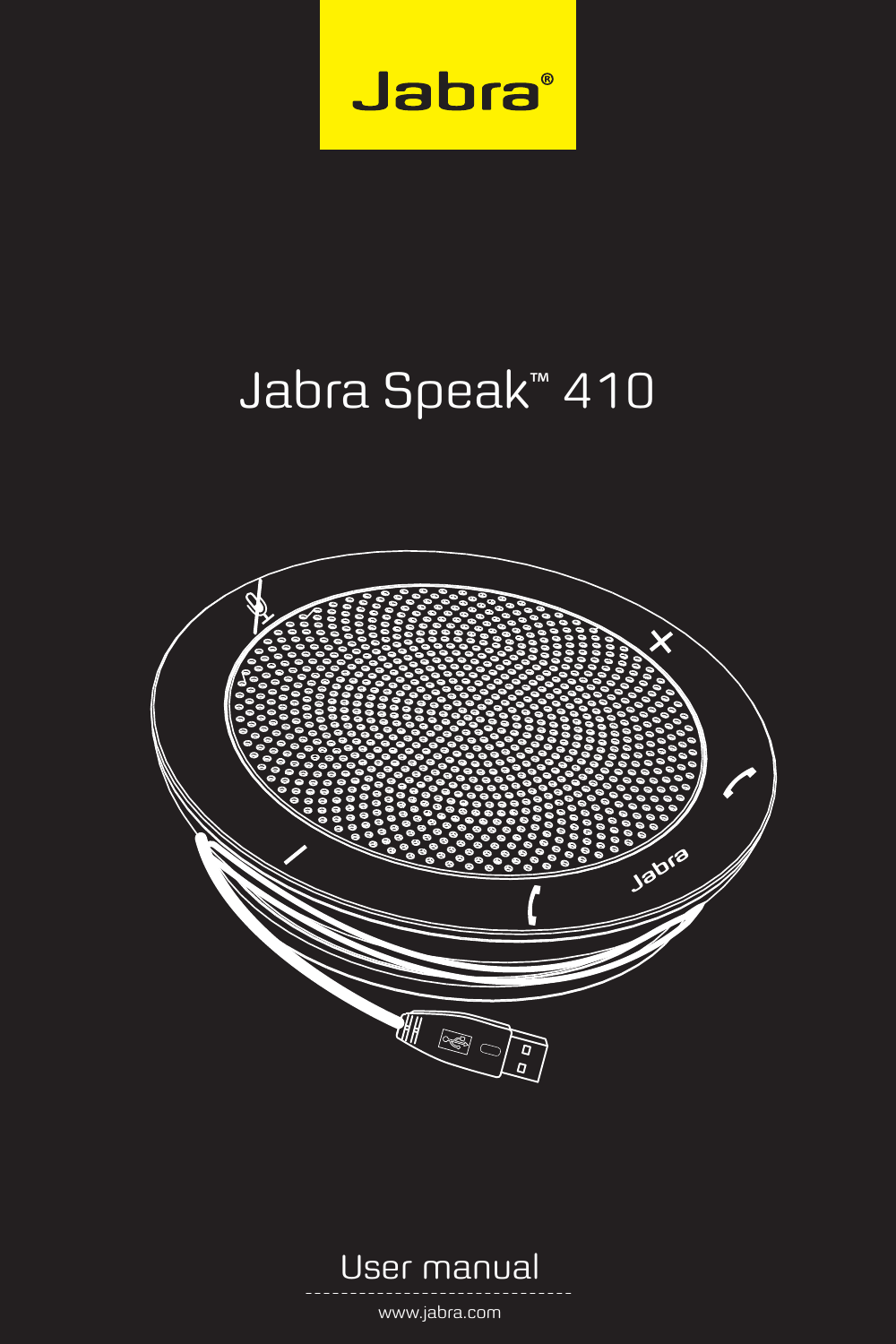### **CONTENTS**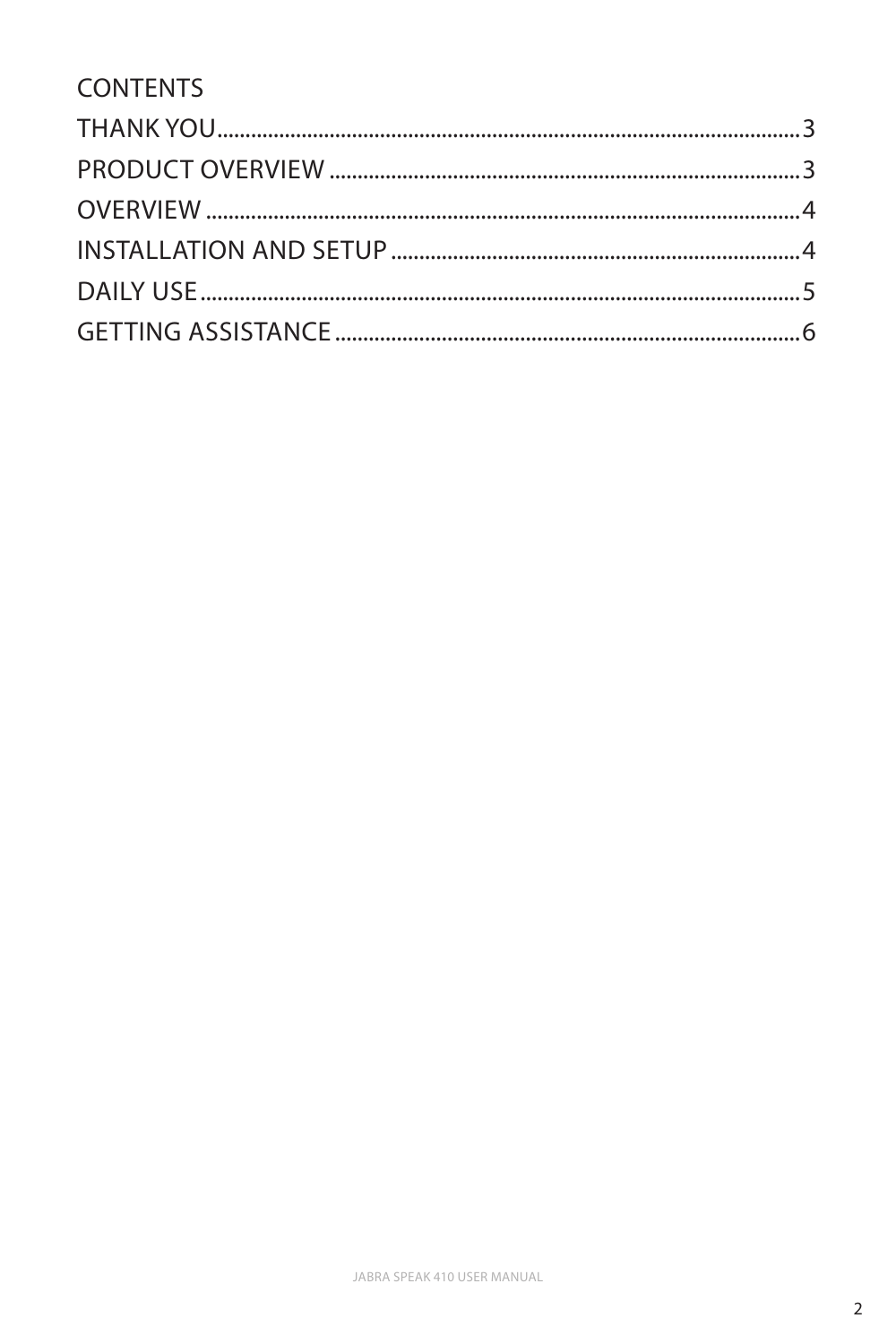# <span id="page-2-0"></span>THANK YOU

Thank you for purchasing the Jabra SPEAK 410. We hope you enjoy it! This instruction manual will get you started and ready to make the most of your product.

### PRODUCT OVERVIEW

**Mute button**

- **Increase speaker / ringer volume button**
- **End call button**
- **Set ringer volume button (touch and hold for 2 seconds)**
- **Answer call button**
	- **Decrease speaker / ringer volume button**

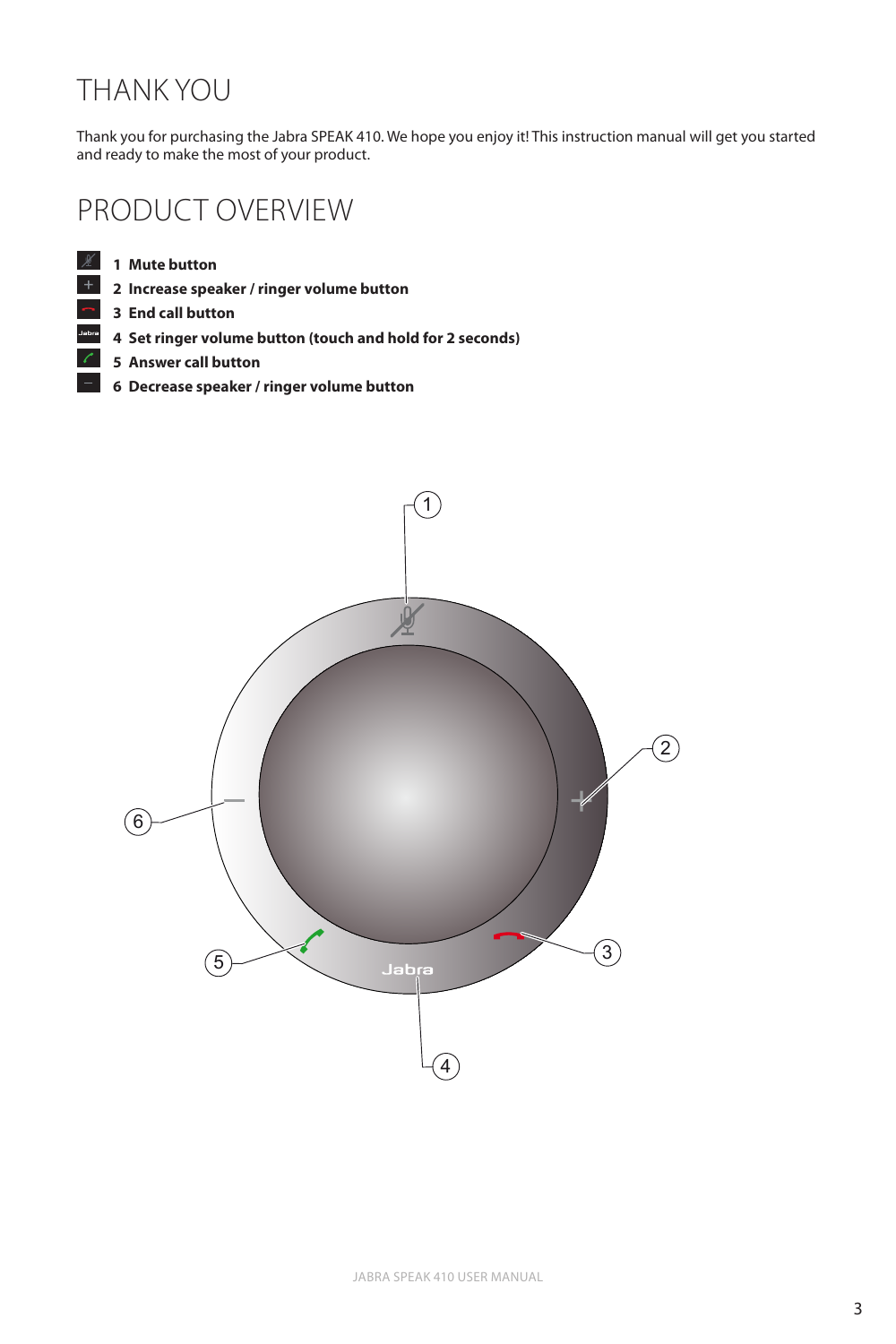# <span id="page-3-0"></span>OVERVIEW

The Jabra SPEAK 410 is a personal speakerphone which can be used with your Unified Communications (UC) solutions such as Microsoft® Lync™ 2010, Cisco or Avaya.

Call control is fully integrated — the device has buttons for hook on/off, mute and volume +/- , enabling you to operate your softphone without opening the application on your PC.

The device features an omnidirectional microphone — it is ideal for small-group conference-calls — and delivers wideband sound quality.

# INSTALLATION AND SETUP

Jabra SPEAK 410 is a plug-and-play device:

- 1. Connect the speakerphone's USB cable to an available USB port on your PC. See step 2 in "Getting Started". The LED next to the Jabra logo lights up white, which indicates USB-connected and powered on.If you are using Lync 2010, no further configuration is needed and your speakerphone is ready to use. Go to the "Daily Use" section.
- If you are using a softphone *other than* Lync 2010, do the following in addition to step 1:
- 2. Insert the CD-ROM included with your speakerphone into your PC and install the Jabra PC Suite software.



You are guided through the installation by a setup wizard.

The installation includes the softphone drivers necessary to enable supported softphones to work with Jabra SPEAK 410.

**Note:** You can visit the Jabra website (www.Jabra.com/pcsuite) to find out which softphones are currently supported.

- 3. Right-click on the Jabra icon in the Windows Notification Area and select **Open Device Service**. The Jabra Device Service window opens. This shows the list of softphone drivers installed on your PC. Use the online help available in this window to learn more.
- 4. Select the softphone you want to use (target softphone) from those available in the **Select softphone for outgoing calls** drop-down list.
- 5. Run the Jabra Control Center click on the Windows **Start** button and select **All Programs > Jabra > Jabra PC Suite > Jabra Control Center**.
- 6. Select the **Softphone** tab for your Jabra SPEAK 410 device.
- 7. In **Target softphone for outgoing calls**, select either **Microsoft® LyncTM 2010** or **Softphones supported by**  Jabra PC Suite. Configure other parameters, as required.

This establishes the default softphone target type. Use the online help available in this window to learn more.

8. Open your softphone application and view the audio configuration to ensure that the Jabra SPEAK 410 is selected as the target for speaker and microphone.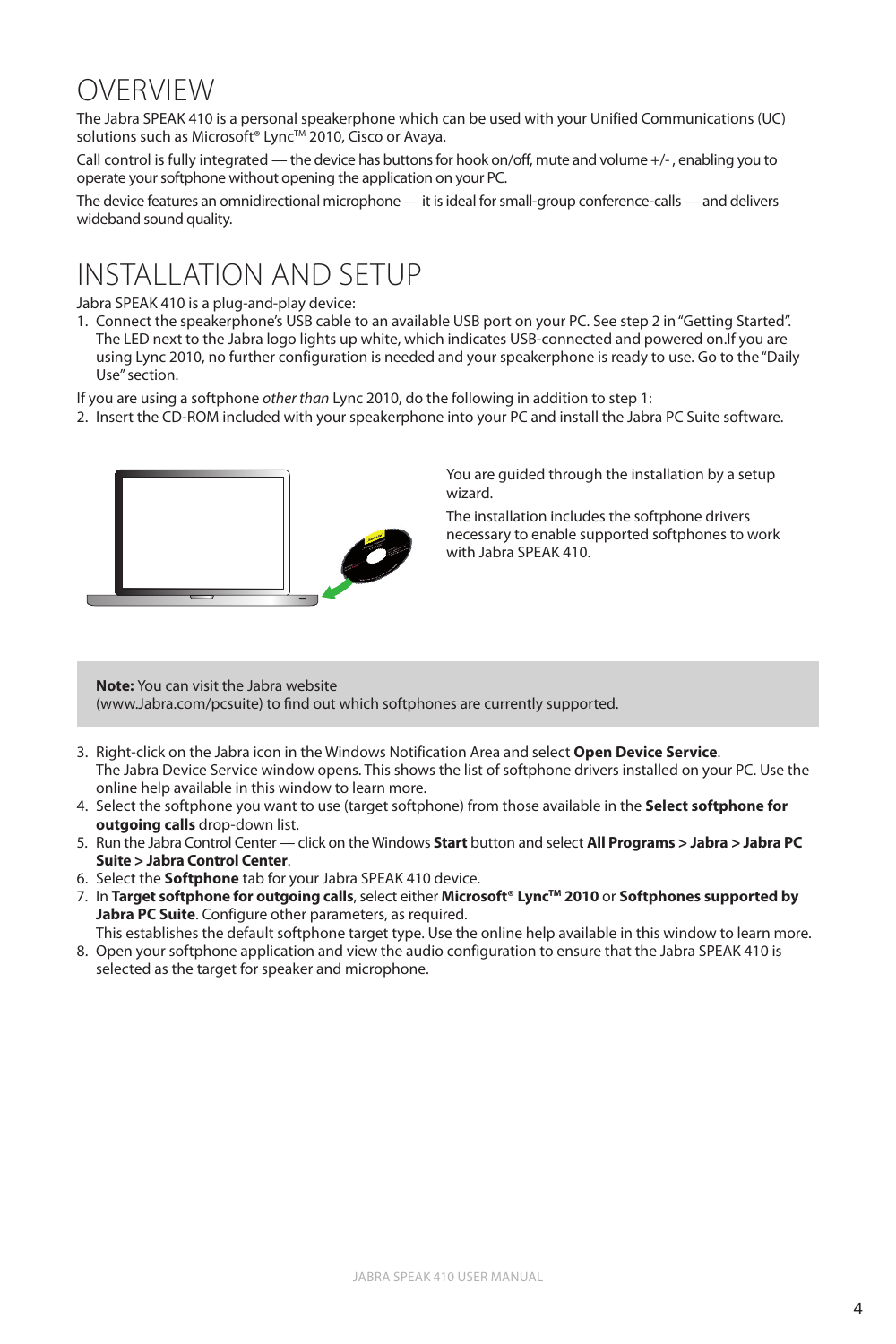# <span id="page-4-0"></span>**DAILY LISE**

#### **To make a call**

Key in the number using your softphone interface and initiate the call, just as you usually would. When the phone is idle, this takes it off-hook.



#### **To answer a call**

Touch the green handset icon  $\mathcal O$  on the speakerphone. See step 3 in "Getting Started".

#### **To end a call**

Touch the red handset icon  $\blacksquare$  on the speakerphone. See step 4 in "Getting Started".

#### **To reject an incoming call**

Touch the red handset icon **on** on the speakerphone when the phone is ringing. See step 4 in "Getting Started". **To increase / decrease speaker volume**

Touch — or touch and hold — the + / – icon. See step 5 in "Getting Started".

There is a twelve-step volume scale, as indicated by the twelve LEDs arranged in a circle on top of the speakerphone. These light up white when the volume level is shown.

#### **To increase / decrease ringer volume**

- 1. Touch and hold the Jabra icon **Japan** for 2 seconds. See step 6 in "Getting Started". The volume scale lights up in the same way as the speaker volume scale (see above). For ringer volume, the LEDs light up yellow when the volume level is shown.
- 2. Touch or touch and hold the "+" / "-" icon until you hear the level you want.
- 3. Touch the "Jabra" icon or just stop touching the " $+$ " /" $-$ " to confirm your ringer volume setting.

**Note:** When the phone is ringing, you can touch — or touch and hold — the "+" /"-" icon directly to increase / decrease the ringer volume. In this case no yellow LEDs are shown.

#### **To mute / un-mute the microphone**

Touch the mute icon  $\mathbb X$ . See step 7 in "Getting Started".

This toggles between mute /un-mute. When muted, the LED next to the mute icon lights up red.

When the phone rings or when you make a call, the microphone will always be un-muted.

When you end a call, the microphone will always be un-muted.

#### **To use a headset**

You can choose to connect a headset to the 3.5mm 4-pole headset port. When you connect a headset to this port, audio is automatically transferred to the headset.

**Note:** When the phone rings with a headset plugged in, the Jabra SPEAK 410 rings.

If you are using a GN headset, connect the Jack-to-QD converter cord (available as separate accessory 8800-00-99) between the headset port on the speakerphone and the headset's QD.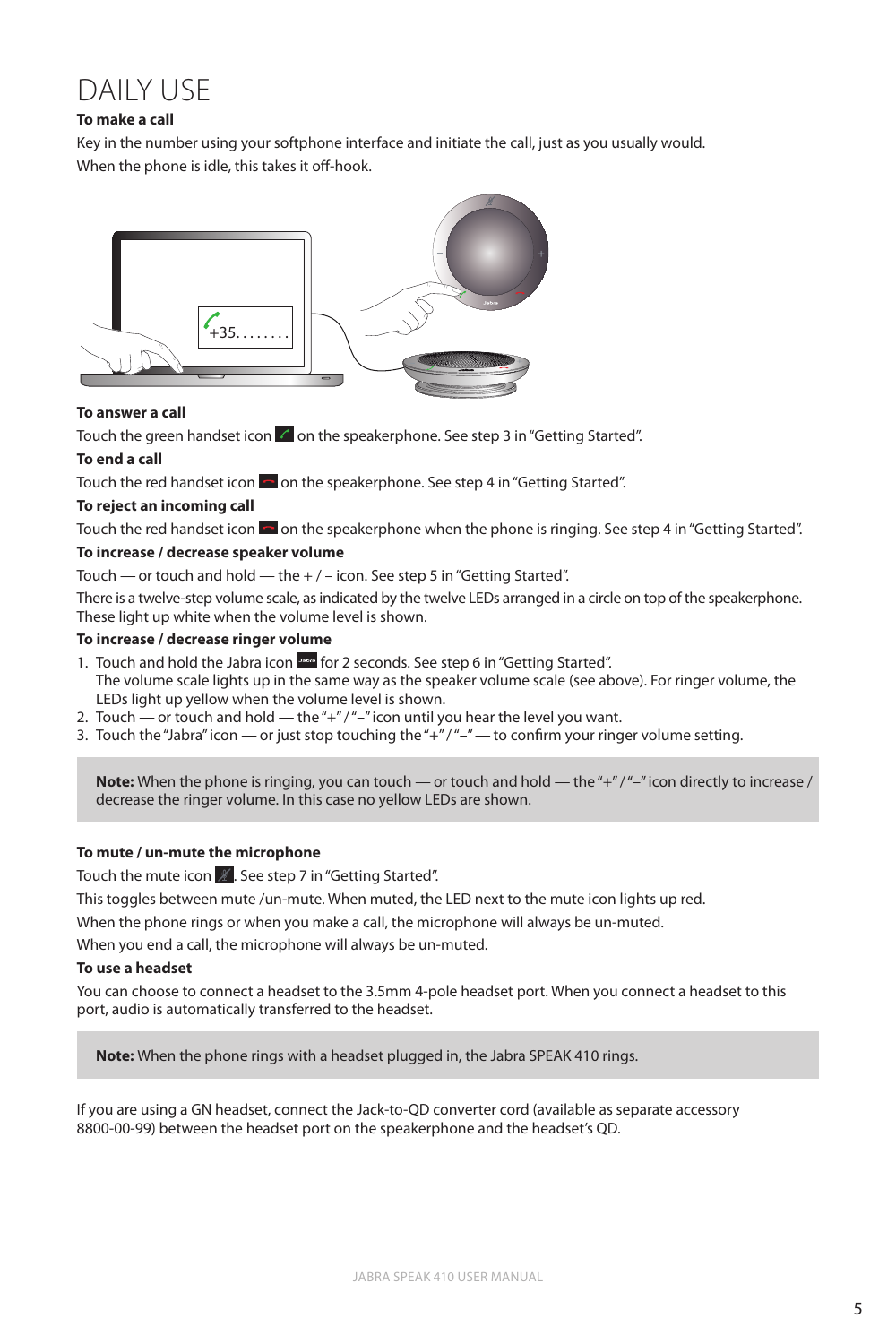#### <span id="page-5-0"></span>**To listen to music**

You can use your speakerphone to listen to music played from your PC. Music is sent either to the phone's speaker or a connected headset, in the same way as for voice from your softphone conversations.

**Note:** Windows differentiates between audio (music) and voice in its configuration. You might need to open Windows' Sound and Audio Devices Properties from the Control Panel and select the Jabra SPEAK 410 as the default Audio device the first time you play music. Otherwise, your music might not be routed to the speakerphone.

If you connect stereo headphones to the speakerphone to hear music, you will hear your music in stereo. Also, providing your headphones are good enough, you will hear your music's full bandwidth. This is because the Jabra SPEAK 410 uses wideband audio for voice but recognises that music requires much more.

# GETTING ASSISTANCE

If you are having problems with your headset solution that are not addressed by the information in this manual, then please feel free to contact Jabra technical support at any the locations listed below.

### EUROPE

**Web** (for the latest support info and online User Manuals): www.jabra.com

| <b>Phone:</b>    |                                   | E-mail:                                                                            |
|------------------|-----------------------------------|------------------------------------------------------------------------------------|
| Belgique/Belgium | +49 (0) 8031 2651 72              | techsupport@gn.com                                                                 |
| Czech Republic   | +420800522722                     | support.cz@gn.com                                                                  |
| Danmark          |                                   | Kontakt venligst din nærmeste forhandler (via følgende ink)www.jabra.dk/forhandler |
| Deutschland      | +49 (0) 8031 2651 72              | techsupport@gn.com                                                                 |
| España           | +34 916 398 064                   | pedidos@gn.com                                                                     |
| France           | + 33 (0) 130 589 075              | techsupport@gnnetcom.fr                                                            |
| Italia           | +39 02 5832 8253                  | ordini@gn.com                                                                      |
| Luxembourg       | +49 (0) 8031 2651 72              | techsupport@gn.com                                                                 |
| Nederland        | +49 (0) 8031 2651 72              | techsupport@gn.com                                                                 |
| Norge            | +47 32 22 74 70                   | support.no@gn.com                                                                  |
| Österreich       | +49 (0) 8031 2651 72              | techsupport@gn.com                                                                 |
| Poland           | +48 12 254 40 15<br>0 801 800 550 | support.pl@jabra.com                                                               |
| Russia           |                                   | gkarlson@gn.com                                                                    |
| Suomi            | +358204856040                     | support.fi@gn.com                                                                  |
| Sverige          | $+46(0)86930900$                  | info@jabra.se                                                                      |
| United Kingdom   | +44 (0) 1784 220 172              | info uk@jabra.com                                                                  |
|                  |                                   |                                                                                    |

#### MIDDLE EAST/AFRICA

**E-mail Support:** support.mea@gn.com

### USA AND CANADA

**Web** (for the latest support info and online User Manuals): www.jabra.com

**E-mail Technical support:** techsupport@gnnetcom.com

**E-mail Information:** info@jabra.com **Phone (toll-free in USA and Canada):**

| Phone (toil-free in USA and Canada) |                |
|-------------------------------------|----------------|
| Canada                              | 1-800-489-4199 |
| USA                                 | 1-800-826-4656 |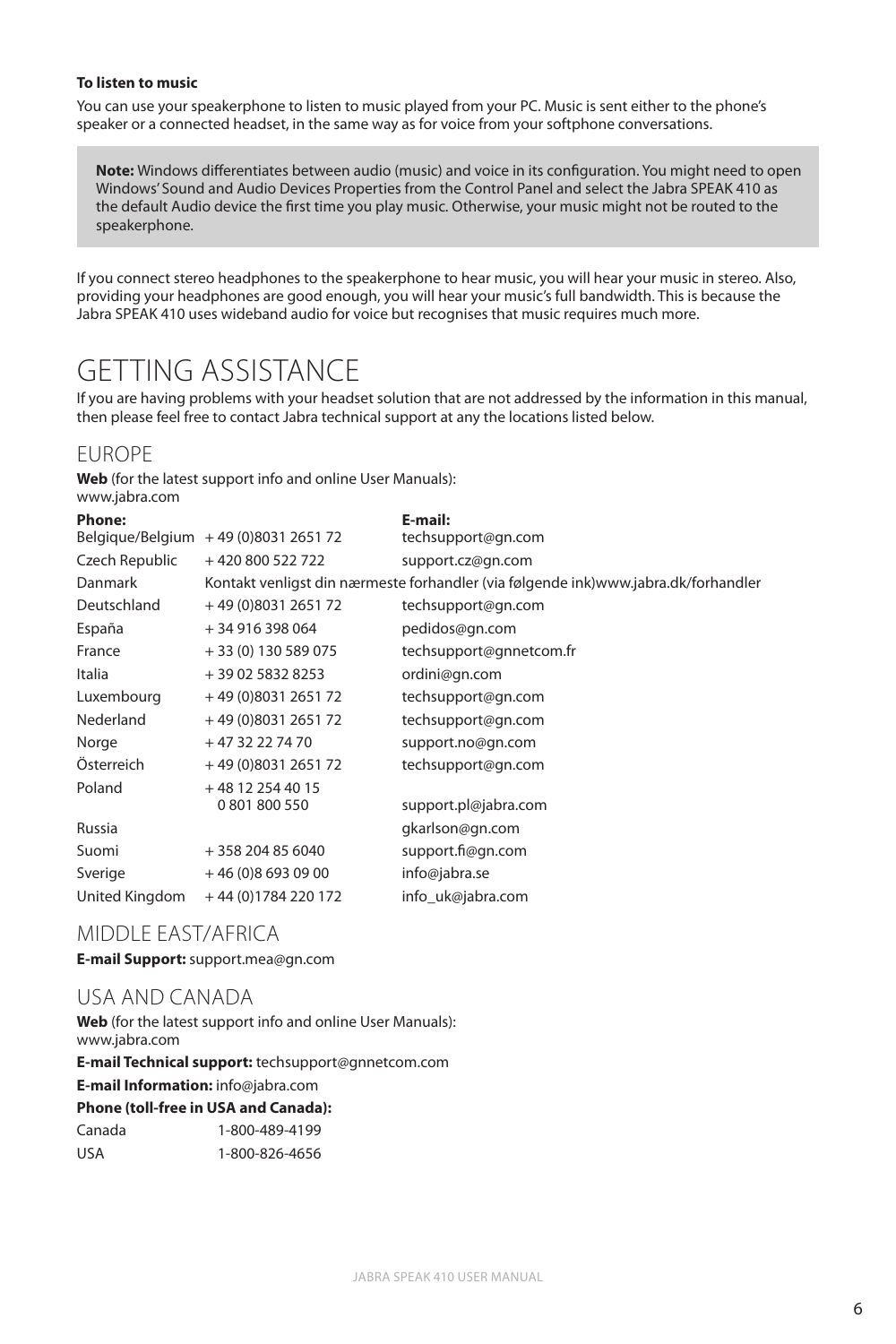### ASIA/PACIFIC

**Web** (for the latest support info and online User Manuals): www.jabra.com

### **E-mail Information:** support.apac@jabra.com

| <b>Phone:</b> |                                   |
|---------------|-----------------------------------|
| Australia     | 1-800-636-086 (local distributor) |
| China         | $+86-21-58365067$                 |
| Hong Kong     | 800-968-265 (Toll free)           |
| India         | 000-800-852-1185(Tollfree)        |
| Indonesia     | 001-803-852-7664                  |
| Japan         | $+81-3-5297-7976$                 |
| Malaysia      | 1800-812-160 (Tollfree)           |
| New Zealand   | 0800-447-982 (Toll free)          |
| Philippine    | $+63-2-2424806$                   |
| Singapore     | 800-860-0019 (Toll free)          |
| Taiwan        | 0080-186-3013 (Toll free)         |
|               |                                   |



Dispose of the product according to local standards and regulations. www.jabra.com/weee